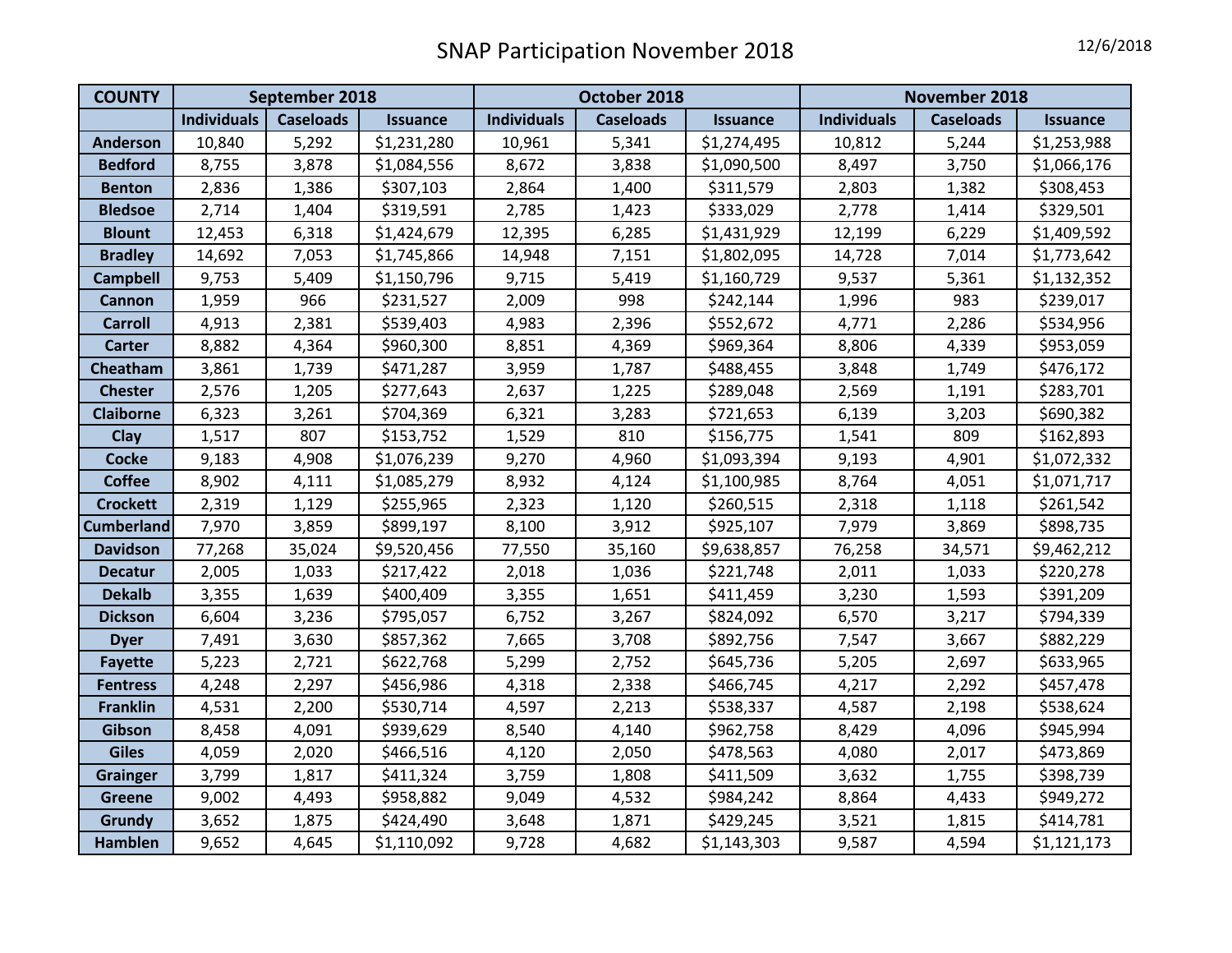|                   | September 2018     |                  |                 | October 2018       |                  |                 | November 2018      |                  |                 |
|-------------------|--------------------|------------------|-----------------|--------------------|------------------|-----------------|--------------------|------------------|-----------------|
| <b>COUNTY</b>     | <b>Individuals</b> | <b>Caseloads</b> | <b>Issuance</b> | <b>Individuals</b> | <b>Caseloads</b> | <b>Issuance</b> | <b>Individuals</b> | <b>Caseloads</b> | <b>Issuance</b> |
| <b>Hamilton</b>   | 45,600             | 22,649           | \$5,661,500     | 46,028             | 22,854           | \$5,771,944     | 45,025             | 22,275           | \$5,622,783     |
| <b>Hancock</b>    | 2,337              | 1,252            | \$263,859       | 2,310              | 1,235            | \$260,489       | 2,325              | 1,245            | \$262,464       |
| Hardeman          | 4,857              | 2,567            | \$553,755       | 4,945              | 2,608            | \$571,043       | 4,814              | 2,556            | \$559,302       |
| <b>Hardin</b>     | 4,936              | 2,563            | \$557,913       | 4,950              | 2,557            | \$557,192       | 4,837              | 2,530            | \$543,181       |
| <b>Hawkins</b>    | 9,439              | 4,617            | \$1,043,703     | 9,509              | 4,663            | \$1,066,507     | 9,371              | 4,597            | \$1,047,143     |
| Haywood           | 4,455              | 2,407            | \$517,071       | 4,473              | 2,410            | \$528,445       | 4,443              | 2,379            | \$521,648       |
| <b>Henderson</b>  | 5,036              | 2,515            | \$559,387       | 5,074              | 2,545            | \$560,605       | 5,042              | 2,515            | \$554,688       |
| <b>Henry</b>      | 5,541              | 2,730            | \$636,554       | 5,557              | 2,762            | \$655,190       | 5,558              | 2,761            | \$647,625       |
| <b>Hickman</b>    | 3,855              | 1,820            | \$444,521       | 3,904              | 1,840            | \$451,792       | 3,876              | 1,828            | \$451,012       |
| <b>Houston</b>    | 1,282              | 603              | \$141,292       | 1,295              | 616              | \$144,842       | 1,275              | 607              | \$144,625       |
| <b>Humphreys</b>  | 2,560              | 1,202            | \$296,322       | 2,613              | 1,212            | \$306,740       | 2,555              | 1,195            | \$298,558       |
| Jackson           | 2,038              | 1,087            | \$227,696       | 1,981              | 1,075            | \$222,397       | 1,989              | 1,062            | \$221,804       |
| <b>Jefferson</b>  | 7,160              | 3,472            | \$785,845       | 7,174              | 3,479            | \$797,067       | 7,128              | 3,453            | \$795,492       |
| Johnson           | 3,345              | 1,790            | \$351,159       | 3,343              | 1,798            | \$358,130       | 3,269              | 1,754            | \$349,414       |
| <b>Knox</b>       | 47,741             | 23,958           | \$5,631,539     | 48,286             | 24,209           | \$5,781,323     | 47,511             | 23,837           | \$5,662,684     |
| Lake              | 1,902              | 1,056            | \$225,555       | 1,893              | 1,061            | \$224,295       | 1,876              | 1,051            | \$224,864       |
| Lauderdale        | 5,970              | 3,037            | \$719,061       | 6,138              | 3,097            | \$744,804       | 6,009              | 3,057            | \$722,442       |
| <b>Lawrence</b>   | 6,162              | 2,938            | \$679,285       | 6,211              | 2,968            | \$689,172       | 6,182              | 2,952            | \$684,400       |
| Lewis             | 1,851              | 965              | \$201,846       | 1,913              | 987              | \$209,388       | 1,898              | 968              | \$208,649       |
| Lincoln           | 4,845              | 2,256            | \$554,490       | 4,939              | 2,300            | \$567,788       | 4,866              | 2,266            | \$564,407       |
| Loudon            | 4,605              | 2,183            | \$525,360       | 4,641              | 2,204            | \$534,079       | 4,602              | 2,184            | \$529,708       |
| <b>Macon</b>      | 4,655              | 2,150            | \$535,695       | 4,788              | 2,206            | \$562,875       | 4,631              | 2,145            | \$537,308       |
| <b>Madison</b>    | 16,116             | 7,867            | \$1,897,750     | 16,493             | 8,019            | \$1,970,169     | 16,085             | 7,783            | \$1,902,652     |
| <b>Marion</b>     | 5,025              | 2,441            | \$596,723       | 5,074              | 2,466            | \$613,101       | 5,050              | 2,438            | \$616,458       |
| <b>Marshall</b>   | 3,960              | 1,827            | \$454,887       | 3,999              | 1,836            | \$461,553       | 3,900              | 1,821            | \$451,592       |
| <b>Maury</b>      | 9,952              | 4,717            | \$1,185,125     | 9,911              | 4,706            | \$1,199,904     | 9,665              | 4,592            | \$1,165,780     |
| <b>Meigs</b>      | 2,205              | 1,074            | \$258,867       | 2,222              | 1,089            | \$265,355       | 2,193              | 1,082            | \$259,691       |
| <b>Monroe</b>     | 7,375              | 3,570            | \$812,111       | 7,398              | 3,586            | \$822,487       | 7,272              | 3,539            | \$810,244       |
| <b>Montgomery</b> | 22,724             | 9,849            | \$2,758,603     | 23,087             | 9,996            | \$2,833,804     | 22,760             | 9,820            | \$2,783,013     |
| <b>Moore</b>      | 520                | 237              | \$57,593        | 541                | 240              | \$61,891        | 524                | 231              | \$59,151        |
| <b>Morgan</b>     | 3,596              | 1,776            | \$390,045       | 3,568              | 1,777            | \$392,942       | 3,543              | 1,754            | \$389,191       |
| <b>McMinn</b>     | 8,423              | 3,989            | \$988,684       | 8,472              | 4,041            | \$1,008,390     | 8,290              | 3,945            | \$982,056       |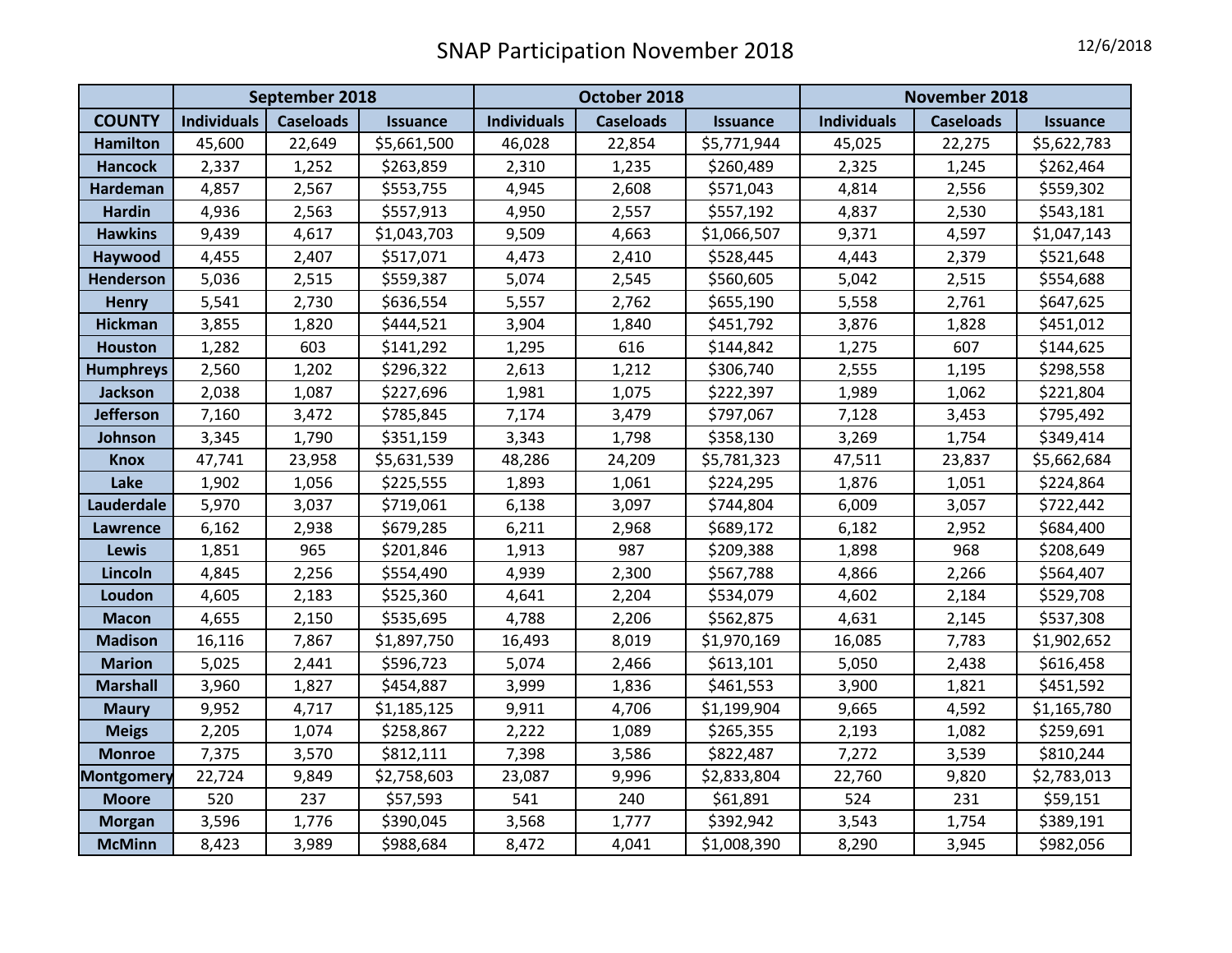| <b>COUNTY</b>     | September 2018     |                  |                 | October 2018       |                  |                 | November 2018      |                  |                 |
|-------------------|--------------------|------------------|-----------------|--------------------|------------------|-----------------|--------------------|------------------|-----------------|
|                   | <b>Individuals</b> | <b>Caseloads</b> | <b>Issuance</b> | <b>Individuals</b> | <b>Caseloads</b> | <b>Issuance</b> | <b>Individuals</b> | <b>Caseloads</b> | <b>Issuance</b> |
| <b>McNairy</b>    | 4,808              | 2,567            | \$539,338       | 4,874              | 2,605            | \$553,425       | 4,765              | 2,555            | \$533,042       |
| Obion             | 5,553              | 2,759            | \$617,790       | 5,617              | 2,783            | \$642,004       | 5,524              | 2,714            | \$627,724       |
| <b>Overton</b>    | 3,224              | 1,645            | \$343,361       | 3,290              | 1,679            | \$351,780       | 3,256              | 1,657            | \$351,079       |
| <b>Perry</b>      | 1,458              | 718              | \$171,308       | 1,434              | 705              | \$170,310       | 1,436              | 712              | \$165,392       |
| <b>Pickett</b>    | 773                | 410              | \$78,141        | 776                | 407              | \$80,218        | 788                | 417              | \$83,390        |
| <b>Polk</b>       | 2,658              | 1,247            | \$296,864       | 2,641              | 1,240            | \$290,873       | 2,598              | 1,225            | \$290,009       |
| Putnam            | 10,285             | 5,039            | \$1,190,965     | 10,385             | 5,055            | \$1,224,311     | 10,225             | 5,005            | \$1,192,351     |
| Rhea              | 6,342              | 3,044            | \$752,495       | 6,403              | 3,059            | \$759,612       | 6,287              | 3,015            | \$739,612       |
| Roane             | 7,355              | 3,574            | \$835,363       | 7,414              | 3,602            | \$856,124       | 7,290              | 3,548            | \$839,838       |
| Robertson         | 7,945              | 3,648            | \$991,456       | 8,046              | 3,671            | \$1,010,035     | 7,871              | 3,591            | \$983,994       |
| <b>Rutherford</b> | 26,173             | 11,291           | \$3,220,106     | 26,362             | 11,389           | \$3,268,802     | 26,013             | 11,209           | \$3,221,787     |
| <b>Scott</b>      | 6,138              | 3,147            | \$693,219       | 6,164              | 3,175            | \$699,646       | 6,119              | 3,158            | \$696,887       |
| Sequatchie        | 2,902              | 1,412            | \$342,353       | 2,930              | 1,434            | \$350,975       | 2,857              | 1,398            | \$338,996       |
| <b>Sevier</b>     | 10,023             | 4,647            | \$1,074,591     | 10,049             | 4,638            | \$1,091,521     | 9,808              | 4,556            | \$1,070,190     |
| <b>Shelby</b>     | 197,002            | 90,055           | \$25,424,554    | 199,047            | 91,042           | \$25,922,359    | 195,504            | 89,391           | \$25,341,159    |
| Smith             | 2,600              | 1,237            | \$299,332       | 2,685              | 1,267            | \$323,694       | 2,591              | 1,230            | \$299,747       |
| <b>Stewart</b>    | 1,820              | 817              | \$195,456       | 1,843              | 822              | \$201,004       | 1,768              | 793              | \$188,227       |
| <b>Sullivan</b>   | 22,414             | 11,078           | \$2,519,062     | 22,684             | 11,185           | \$2,565,687     | 22,262             | 10,939           | \$2,508,973     |
| <b>Sumner</b>     | 15,193             | 6,854            | \$1,833,754     | 15,317             | 6,883            | \$1,867,539     | 14,956             | 6,707            | \$1,806,103     |
| <b>Tipton</b>     | 8,993              | 4,222            | \$1,077,637     | 9,210              | 4,306            | \$1,115,815     | 8,912              | 4,195            | \$1,080,974     |
| <b>Trousdale</b>  | 1,271              | 649              | \$153,891       | 1,269              | 653              | \$156,476       | 1,240              | 632              | \$148,861       |
| <b>Unicoi</b>     | 2,865              | 1,466            | \$304,361       | 2,875              | 1,476            | \$307,248       | 2,857              | 1,471            | \$305,311       |
| <b>Union</b>      | 3,910              | 1,778            | \$432,085       | 3,910              | 1,790            | \$436,573       | 3,884              | 1,771            | \$430,814       |
| <b>Van Buren</b>  | 983                | 483              | \$104,217       | 1,001              | 489              | \$110,286       | 974                | 471              | \$105,631       |
| <b>Warren</b>     | 7,324              | 3,470            | \$851,703       | 7,381              | 3,503            | \$868,969       | 7,201              | 3,449            | \$841,715       |
| Washington        | 15,091             | 7,820            | \$1,731,768     | 15,265             | 7,940            | \$1,781,255     | 14,936             | 7,773            | \$1,740,296     |
| Wayne             | 2,315              | 1,208            | \$260,525       | 2,296              | 1,215            | \$260,883       | 2,282              | 1,206            | \$252,293       |
| <b>Weakley</b>    | 5,050              | 2,598            | \$561,157       | 5,059              | 2,581            | \$564,807       | 4,918              | 2,517            | \$546,860       |
| White             | 4,425              | 2,112            | \$491,658       | 4,404              | 2,113            | \$496,822       | 4,290              | 2,062            | \$479,696       |
| Williamson        | 4,245              | 1,937            | \$491,299       | 4,296              | 1,952            | \$500,548       | 4,223              | 1,919            | \$488,662       |
| <b>Wilson</b>     | 9,518              | 4,504            | \$1,189,876     | 9,737              | 4,594            | \$1,229,516     | 9,566              | 4,527            | \$1,196,332     |